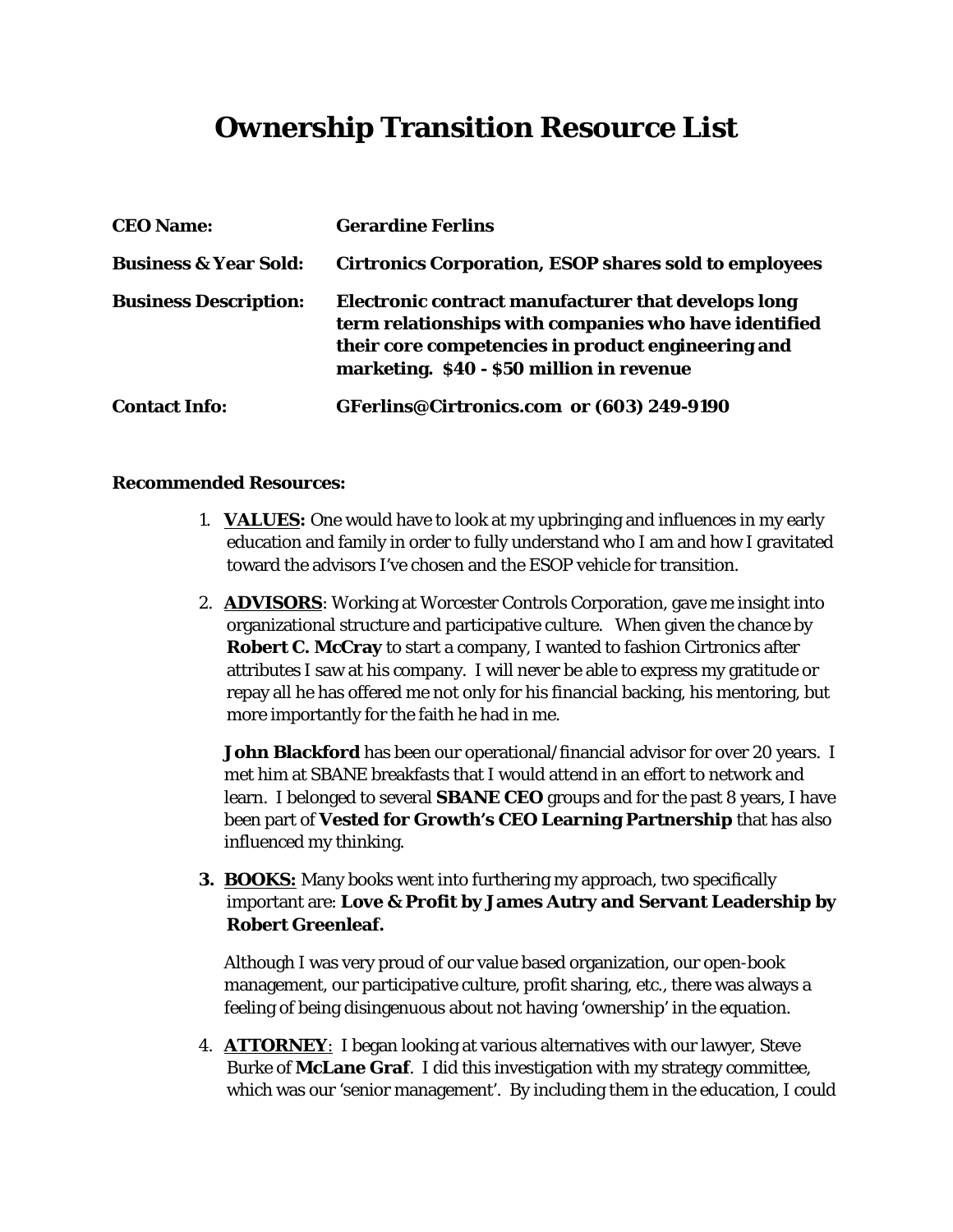also get a sense of what their opinion would be of the route I'd take. They could also give me insight as to how they saw an approach within the organization.

5. **ESOP RESOURCES:** In an effort to continue the evaluation, I attended several seminars offered by **ESOP Association and NCEO (National Center for Employee Ownership)**. I went full circle from not liking ESOP at first, to not liking the alternatives, back to ESOP.

When the decision to go the ESOP approach was made, I conscripted the assistance of **Alex Moss from Praxis Consulting** who worked with an internal committee to design, educate and communicate the plan to our organization.

# **Ownership Transition Resource List**

| <b>CEO</b> Name:                 | <b>Matt Pierson</b>                                                                                                                               |
|----------------------------------|---------------------------------------------------------------------------------------------------------------------------------------------------|
| <b>Business &amp; Year Sold:</b> | DTC Communications, sold in 2004                                                                                                                  |
| <b>Business Description:</b>     | <b>Designed and manufactured specialty wireless</b><br>surveillance products for the DOD and Law Enforcement<br>markets. \$30 million in revenue. |
| <b>Contact Info:</b>             | mattpierson@comcast.net or (603) 264-6467                                                                                                         |

#### **Recommended Resources:**

- 1. *NH High Tech Council [\(www.nhhtc.org\)](http://www.nhhtc.org/).* I have always worked to surround myself with good people, believing that I am only as good as the people around me. NHHTC has been a terrific resource to help me build and expand my network. It not only provides a number of forums (MIT Forum, Product of the Year etc) but also brings together representatives from private and public sectors to promote the growth of technology based companies.
- 2. *Learning from experienced business owners who have sold their companies*. I regularly sat down with a few other experienced CEOs who had sold. Those conversations provided me with invaluable guidance as I grew and sold DTC. Hopefully one "take away" from VfG's Ownership Transition seminar is to hear from a range of business owners so that you can connect with and recruit others as advisors.
- 3. *CanaccordAdams are investment bankers.* I interviewed several investment bankers and this group really stood out. (Kevin Dunn, the lead individual there has left and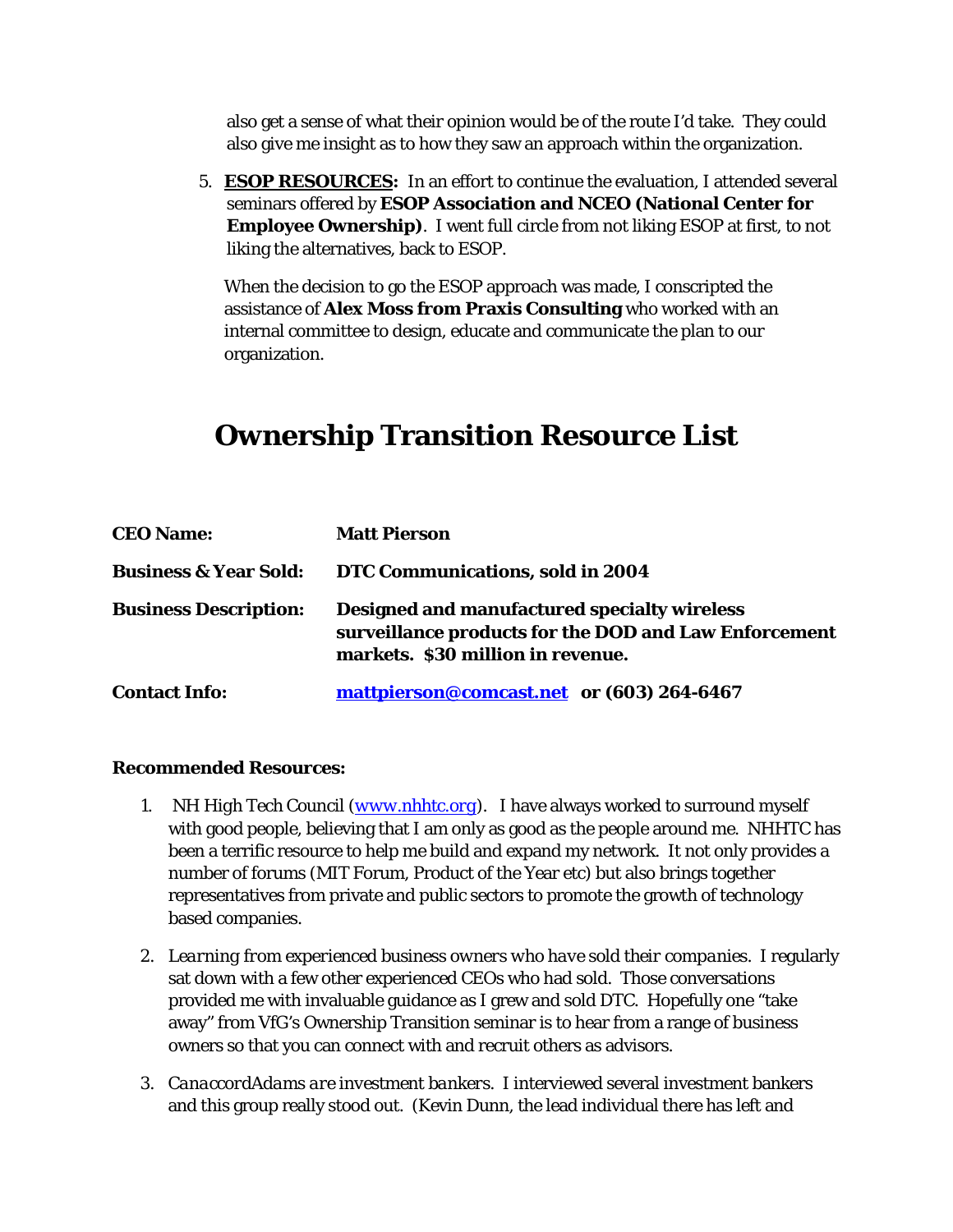started Dunn & Partners[, www.dunnpartners.com\)](http://www.dunnpartners.com/) They conducted an auction process for my company that generated multiple interested parties and resulted in a significant boost in the selling price, reassuring us we were getting the maximum value for our many years of hard work. Also, don't underestimate the value of what you can learn from the interviewing process itself. You can gain insight into your industry by asking prospective bankers to share their market analysis and put forward a predicted range for valuation. We got smarter after each session!

- *4. International Trade and Resource Center [\(www.exportnh.org](http://www.exportnh.org/)*). We built up our foreign sales with help from the ITRC which provided good business introductions through trade promotions. ITRC also provided sound advice on export control and of course this helped ensure that we had a clean bill of health from the Department of Commerce when we sold.
- *5. Legal Counsel–* For many years we used an outstanding sole practitioner, Robert DeN Cope as our general corporate counsel. He was a great friend and was intimately familiar with our business. I will always remember him counseling us that we (the owners of DTC) served not only our shareholders, but also our employees, their families, our suppliers, our customers and the community. When I think of Bob, I think of "wise". He is now retired to his gentleman's farm. I've had the good fortune of working with many fine law firms*: Cook, Little, Rosenblatt, and Manson,* [\(www.clrm.com\)](http://www.clrm.com/), general business counsel for entrepreneurs; *Ropes and Gray law firm [\(www.ropesgray.com\)](http://www.ropesgray.com/)* when you need to bring in the big guns to negotiate with multinationals; *Fish and Richardson*, [\(www.fr.com\)](http://www.fr.com/) on regulatory matters, such as FCC filings; *Kaye Scholer,* (www.kayescholer.com), on any tricky issues dealing with government contracts or regulations; Devine Millimet, [\(www.dmb.com\)](http://www.dmb.com/) for employment law and estate planning.

# **Ownership Transition Resource List**

| <b>CEO</b> Name:                 | <b>John Gilbert</b>                                                                                                                                                                                                    |
|----------------------------------|------------------------------------------------------------------------------------------------------------------------------------------------------------------------------------------------------------------------|
| <b>Business &amp; Year Sold:</b> | <b>GeoInsight, Inc., sold to senior staff December 2008</b>                                                                                                                                                            |
| <b>Business Description:</b>     | <b>Professional Services (environmental consulting and</b><br>engineering) to private industry/business – founded in<br>1993 and grown to \$10 million in annual revenue and<br>three offices with over 60 staff total |
| <b>Contact Info:</b>             | john.a.gilbert@comcast.net                                                                                                                                                                                             |
|                                  | ph 603-219-6538                                                                                                                                                                                                        |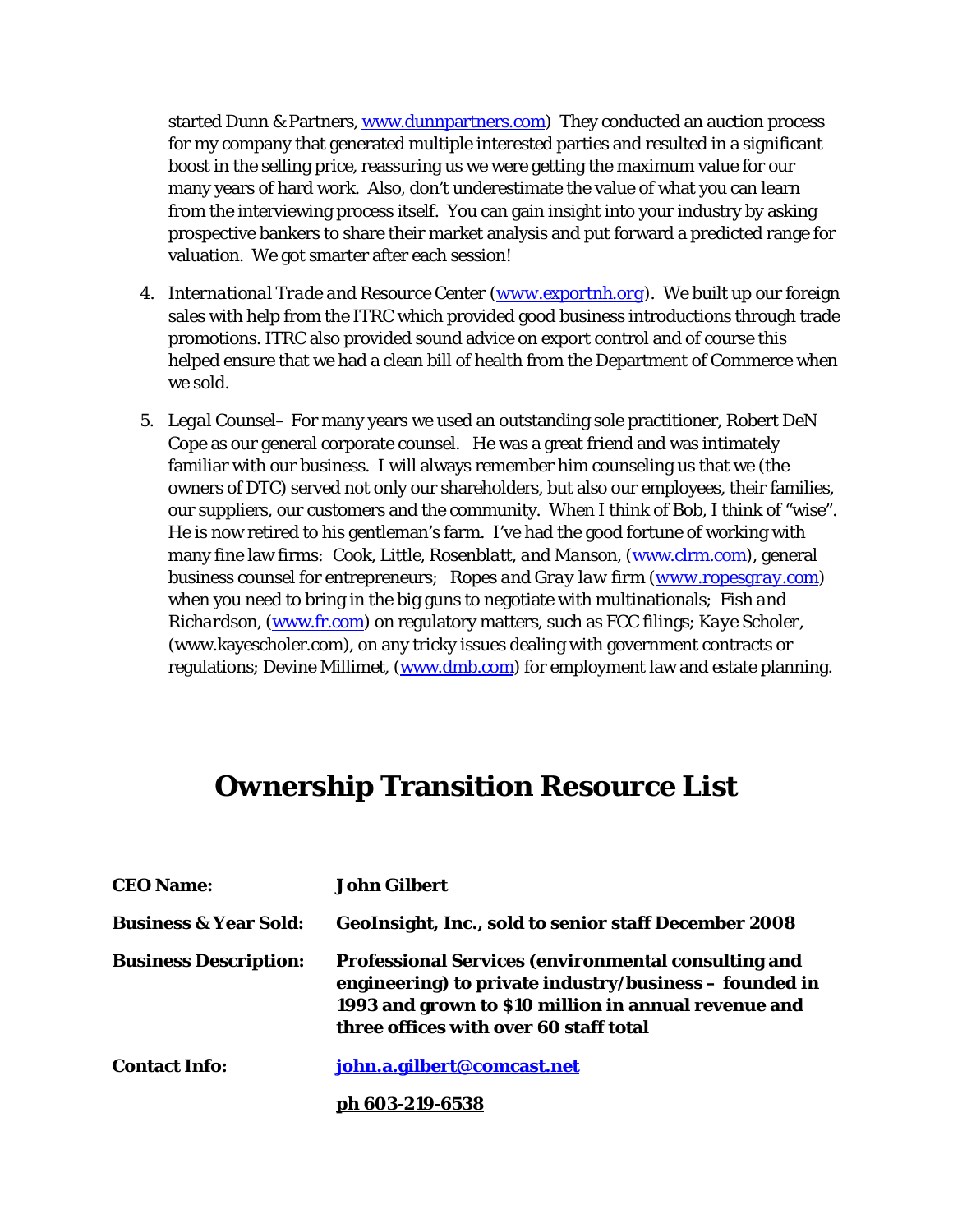### **Recommended Resources:**

A Note: I have included a more general list of resources rather than focusing solely upon ownership transition-related materials because I believe that they all ultimately affected the nature of our business and its fitness for the internal ownership transition that we accomplished.

### **Consultants (Brokers/Lawyers/Accountants/Succession planning/Organizational development/pre-sale packaging business/Human resource/Wealth management):**

- 1. Valuation John Murphy, Atlantic Management Co., Inc., was a highly knowledgeable, experienced resource in accomplishing independent valuations of the company for the purposes of establishing a transaction value. Atlantic's process was extremely thorough and actually helped management understand where some of the key leverage points for increasing value of the business.
- 2. Legal Counsel Alan Reische, Sheehan Phinney Bass + Green, P.A., provided an extremely sophisticated level of expertise and advice in developing organizational documents such as articles of incorporation, by-laws, and a shareholders' agreement. The firm provided extremely effective, highly professional one-stop shopping for all legal needs including labor, contracting, and business management.
- 3. Buyer's Counsel Peter Burger, Orr & Reno, P.A., provided very technically sound and pragmatic advice for the group of internal management buyers. He approached the transaction from a balanced perspective focused on efficiently reaching a fair deal, rather than from a highly confrontational perspective focused on maximal benefit to his clients only.
- 4. Seller's Counsel Scott Ellison, Cook Little Rosenblatt & Manson, P.A., similarly provided very technically sound, pragmatic advice to the seller and worked cooperatively with the Buyers' Counsel to resolve conflicting views on important issues and reaching a fair deal.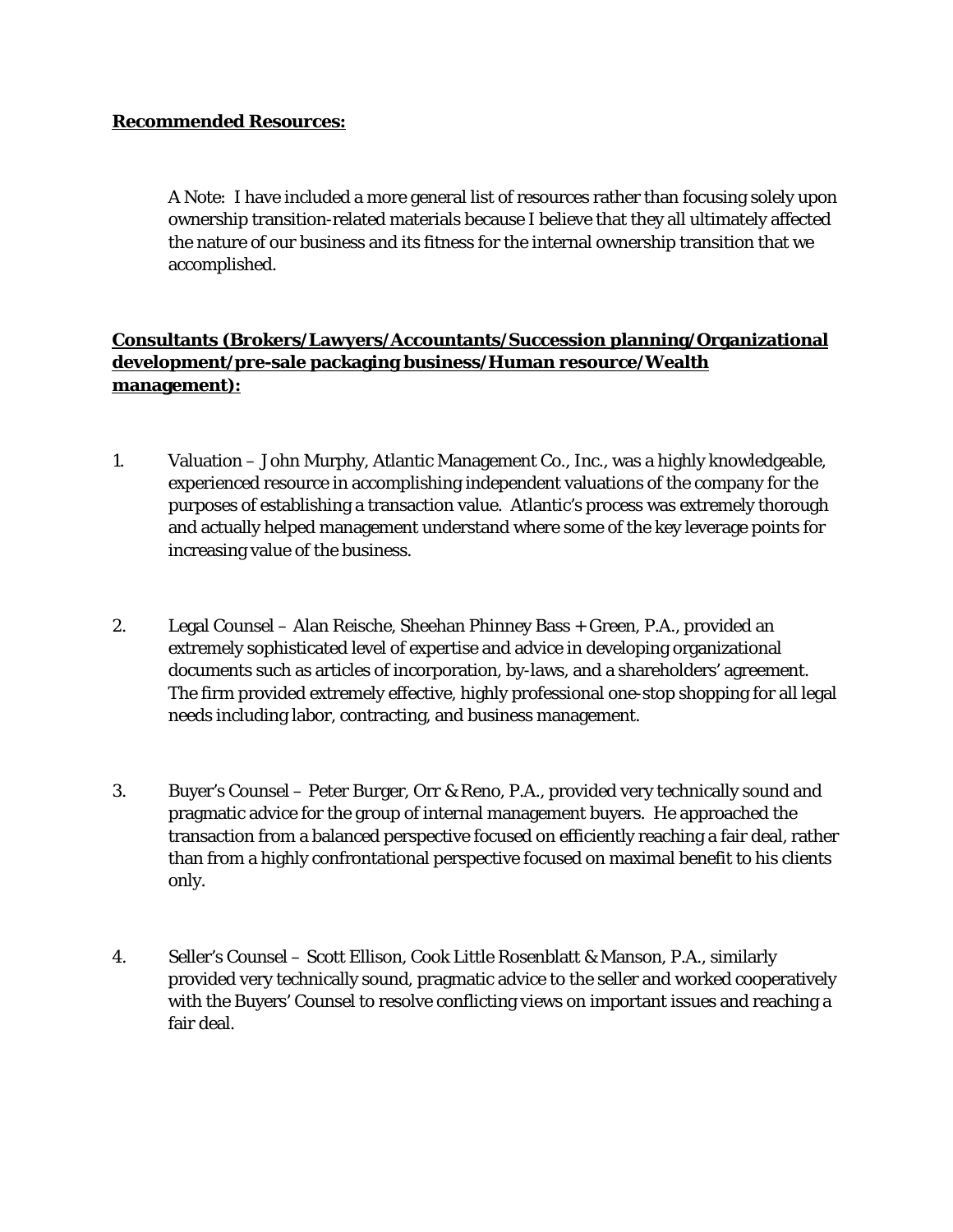- 5. ESOP Jim Megson, ICA Group, Boston, MA, provided very knowledgeable advice regarding ESOPs and useful guidance in working through the process of identifying the key attributes of the ESOP plan. He also was instrumental in explaining the benefits and workings of an ESOP to company staff. (Some of the governance and business management implications of majority ownership of the business by the ESOP were not as explicitly addressed – these issues should be fully vetted in the process of deciding whether to implement such a plan.)
- 6. Organizational Development Randy Benthein, Benthein & Associates, provided very useful feedback from the employees regarding their desires for more individualized recognition and performance feedback, as well as guidance regarding professional development. His information and guidance were critical to improving the performance management systems of the business.
- 7. Talent Management/HR Delise West, Human Resource Partners, provided an extremely valuable independent audit of the business's human resources systems and methods. She provided expert assistance in the development of improved performance management systems. She also provided training for supervisors in performance management. Delise was a resource for addressing difficult personnel management questions and issues.
- 8. Wealth Management Paul Makris, UBS (Concord, NH), provided critical financial planning and scenario analyses for the business seller that were critical to the seller in understanding the implications of various transaction elements and structures. His analyses were thorough and careful and explored the full range of possibilities through multiple iterations.
- 9. Finance John Bell, Bell Systems, provided excellent financial management input as a part-time CFO. Of particular value were his ability to develop long-term, strategic level financial scenarios that allowed evaluation of the implications of an internal ownership transition in terms of the likely value of the company and the business's ability to finance an internal buyout transaction. His tax experience as a CPA was critical to annual tax planning by the business. His finance-driven perspective was crucial to the development of thoroughly analyzed and understood strategic plans.
- 10. Outside Accounting Ted Medrek, Howe Riley & Howe, provided excellent outside auditing and tax preparation services, as well as answering complex questions regarding the tax implications of certain concepts and ideas.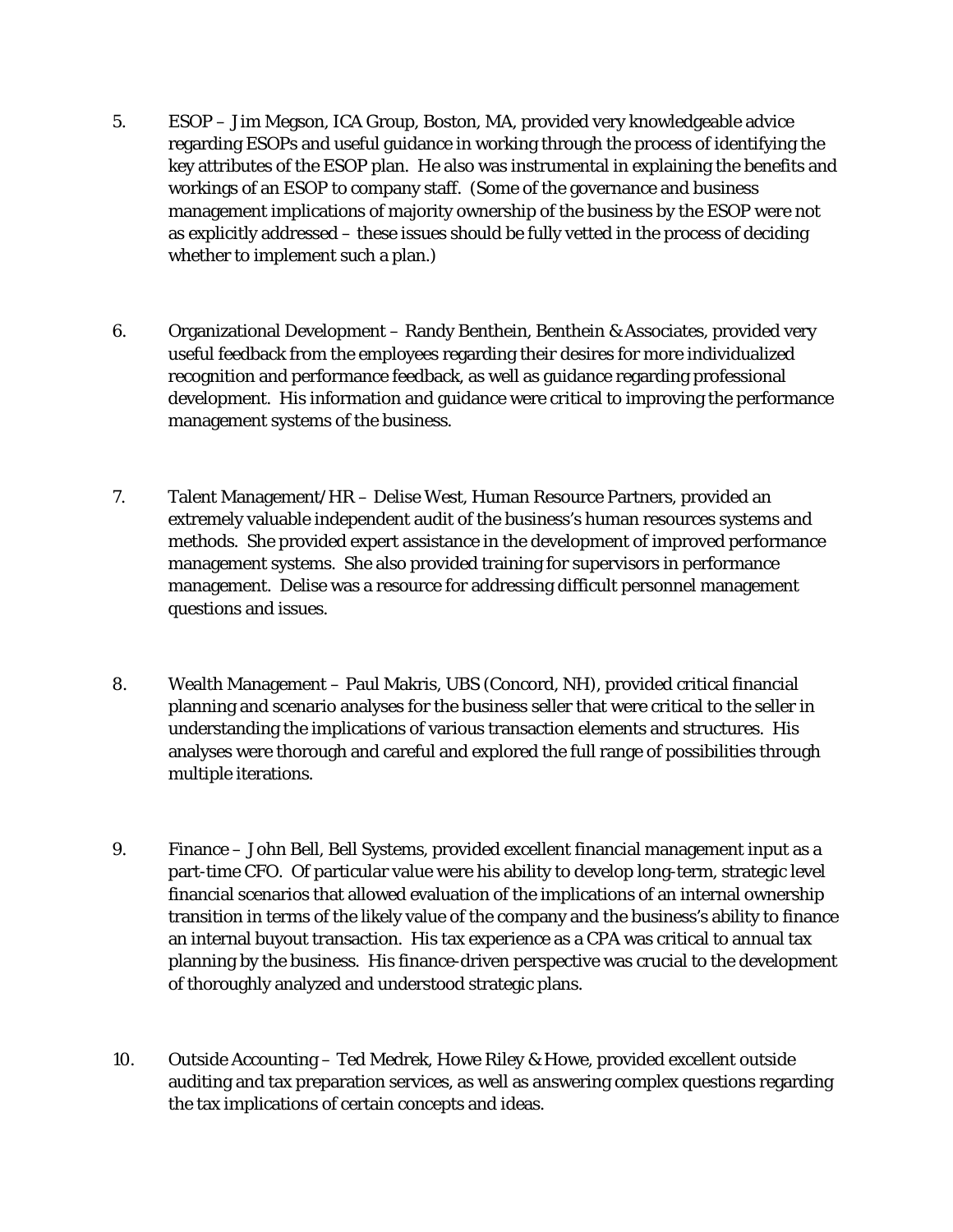### **Reading**

- 1. The Discipline of Market Leaders by Tracey and Wiersema was an important book in helping us to clarify what our business was about and the fundamental nature of the value proposition to our customers. The book identifies three main business models, low-cost (think Walmart), technical innovator (think Intel), and customer intimate (think Airborne Express, which situated shipping staff inside its larger clients warehouses). The book strongly recommends that a business pick one of the fundamental models as its primary although, obviously, the other two aspects need attention, as well.
	- 2. The Five Temptation of a CEO by Patrick Lencioni is a book that offers a very simple description of the key things that CEOs can do to be successful in running their businesses. The book proposes that CEOs need to:
		- choose trust over vulnerability (i.e., own up to mistakes and cultivate challenges to your thinking and ideas);
		- choose conflict over harmony (i.e., principle-based argument over the needs of the business rather than avoiding discussion of the tough issues);
		- choose clarity over certainty (i.e., take clear, decisive action on critical issues rather than waiting for all the data to be obtained and analyzed);
		- choose accountability over popularity (i.e., make the tough decisions required for the best interests of the business and its customers); and
		- choose results over status (i.e., focus on the good of the company vs. your own ego).
	- 3. Good to Great by Jim Collins (also "Built to Last" by same author) was a very helpful book in identifying the key attributes of companies that are successful in the long-term based upon extremely detailed empirical research of major corporations over 50 to 100 years (the focus of Built to Last). Good to Great identifies five key elements in building and sustaining a successful business based upon the learning from Built to Last. These elements include:
		- Level 5 leadership, i.e., leaders that are focused on the good of the organization rather than personal reward or aggrandizement and that see their success as directly tied to the success of the company (this concept connects with ideas in The Five Temptations of a CEO);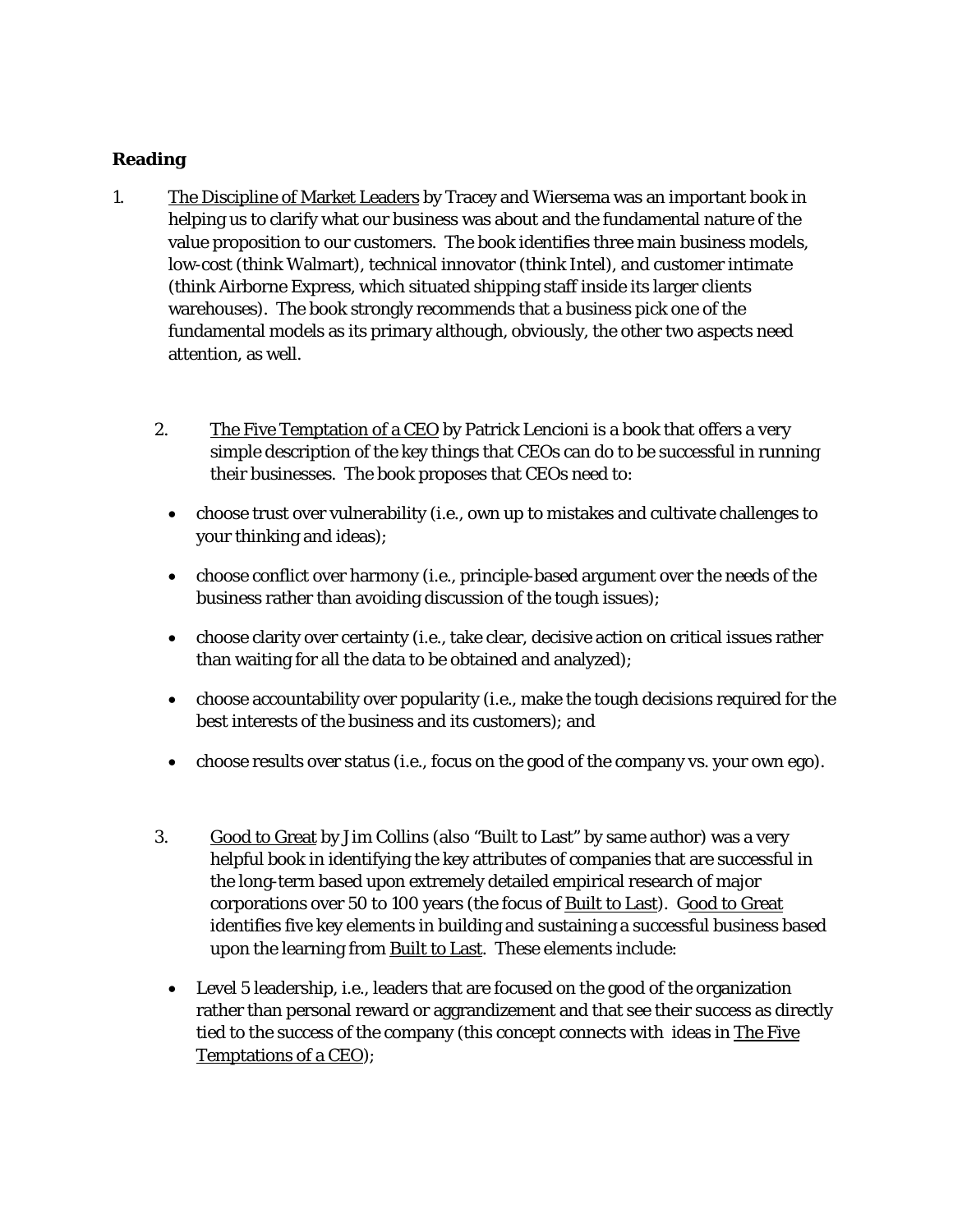- first who, then what, i.e., focus on getting the right people on the bus and sitting in the right seats, then focus on making the business more effective, profitable, etc.;
- confront the brutal facts, i.e., be willing to confront the hard facts of your current reality while never losing faith that you can prevail;
- identifying your "hedgehog concept," i.e., understanding where the intersection lies between what you are deeply passionate about, what you can be best in the world at, and what drives your economic engine; and
- developing and maintaining a culture of discipline at all levels of the organization to stay focused on the "hedgehog concept," dropping or refusing to pursue activities that are not closely aligned with it.
- 4. The Four Obsessions of an Extraordinary Executive by Patrick Lencioni was an important book about leadership within organizations and completed "The Five Temptations of a CEO." The four obsessions include:
	- building and maintaining a coherent leadership team that knows each other's strengths and weaknesses, engages in constructive ideological conflict (connects with ideas in The Five Temptations of a CEO), and holds one another accountable for results;
	- creating organizational clarity about what the business does and does not do, its values, and its uniqueness (this idea connects with and plays into the decisions made pursuant to the concepts in The Discipline of Market Leaders);
	- over-communicating organizational clarity to employees and customers through repetition and simplicity of message;
	- reinforce organizational clarity through human systems by rewarding behavior and performance that is consistent with organizational aims and values in hiring, rewards, and performance management.
- 5. Stewardship: Service Before Self-Interest by Peter Block was a book that was central to developing a culture that was receptive to and prepared for an internal ownership transition. It emphasized moving away from paternalistic management models and treating employees as responsible adults capable of doing the right things without micromanagement. A key concept was that of the fair exchange, i.e., the company compensates and rewards employees in return for their wholehearted commitment to goals and objectives of the business and its customers. This key principle was helpful in bringing balance to the "what has the company done for me lately" attitude by broadening the conversation to include "what have you done for the company lately."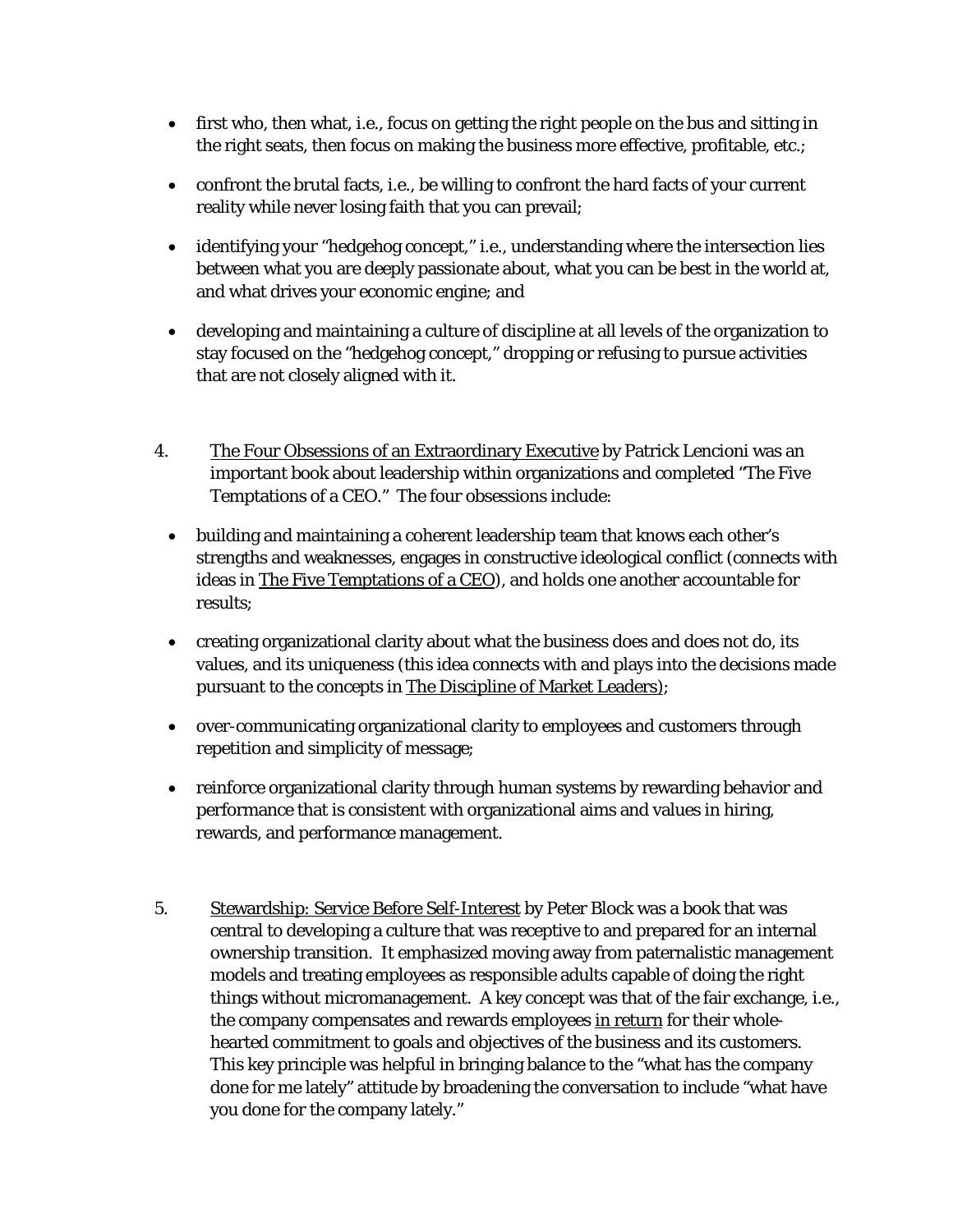- 6. The 7 Habits of Highly Effective People by Steven Covey was an extremely useful background book on the philosophy of self-management. Key concepts drawn from this book that underlay much of our business values and philosophy were to cultivate an abundance mentality (i.e., it is never an all-or-nothing proposition in any situation; there is "enough to go around") and the "degree of freedom" that exists in the stimulus-response model (i.e., the ability to choose your response in a given situation). Another important concept was that of sharpening the saw (i.e., taking down time to relax and pursue activities that are fun, to regenerate mental focus) and short-term imbalance to achieve long-term balance (i.e., the ability to emphasize certain activities above others for the short-term in order to establish conditions conducive to a more balanced life in the long term).
- 7. Death by Meeting by Patrick Lencioni was extremely useful in bringing great focus to internal management meetings. The focus is to be very clear about the level of management attention at the meeting, i.e., daily vs. tactical vs. strategic, and to avoid mixing the purposes of the meetings. Meetings became far more useful and shorter as they became more focused.
- 8. Finance for Non-Financial Managers by Lawrence Tuller was very useful in explaining the elements of balance sheets and income statements and their value and utility in managing the business. It is not a book on accounting or bookkeeping, but instead focuses on distilling key indicator information out of the financial statements that are prepared by the company's accountants and bookkeepers.
- 9. The Elements of Style by E.B. White is a very simple, highly readable book on writing style. It was an important resource in improving the quality of written communications within the business. The results were greater clarity, focus, and brevity of these communications.
- 10. The Three Signs of a Miserable Job by Patrick Lencioni provided useful perspective on the sources of employees' disaffection with their jobs and illustrated the tremendous gains in commitment, quality of production, and morale that can be achieved by attending to recognition, relevance, and measurement of employee contributions to the business. The ideas in this book reinforced those put forward by Block in Stewardship.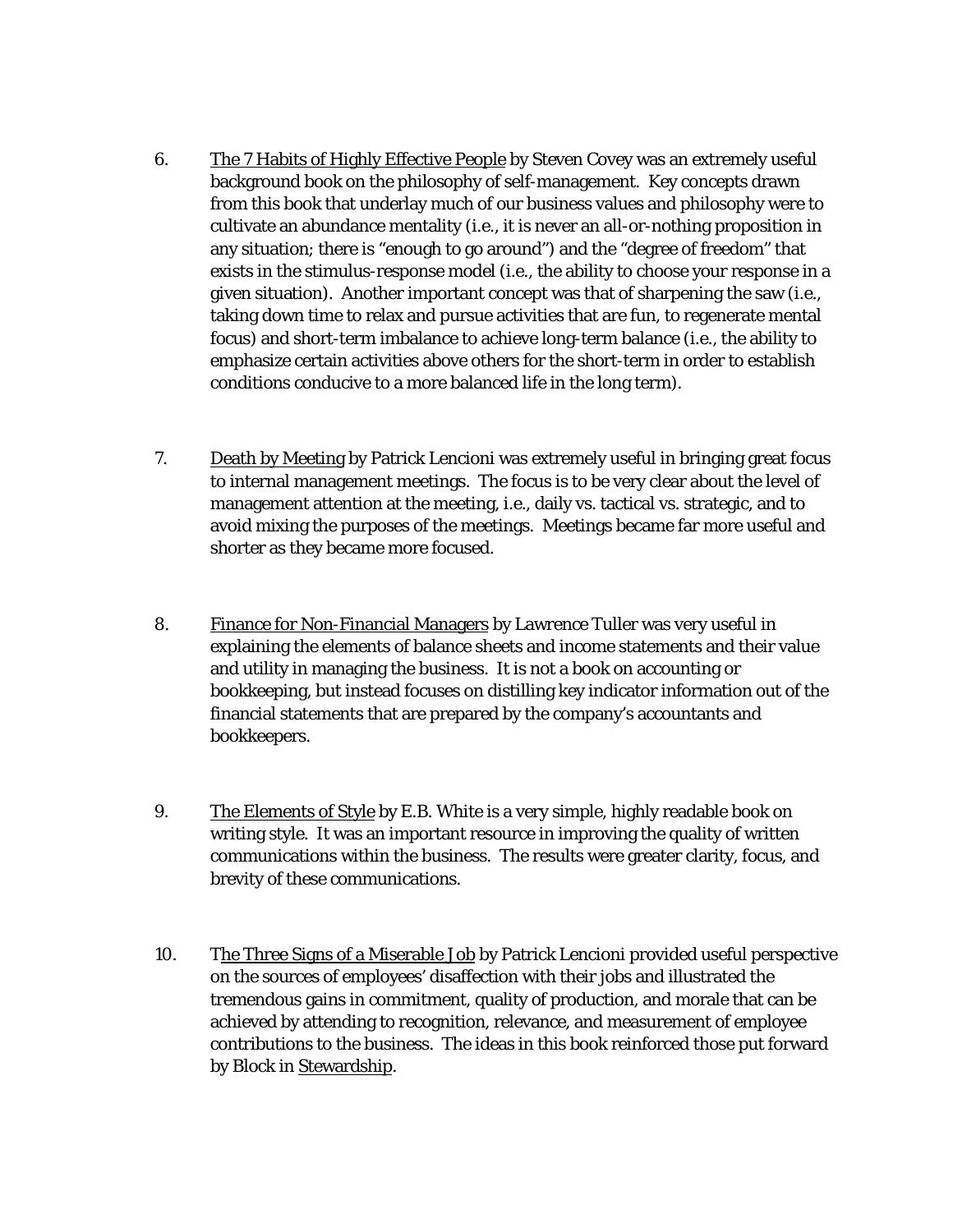11. Harvard Business Review (journal) published by Harvard University Press is a useful publication in stimulating new ways of thinking about the business. Much of what is written is focused on the management of very large corporations, but the articles nevertheless articulate insights and concepts that can be adapted to much smaller businesses.

# **Ownership Transition Resource List**

## **Selling a Family Business**

| <b>CEO Name:</b>                 | Edward J. Tomey (Board Chairman)                                                          |
|----------------------------------|-------------------------------------------------------------------------------------------|
| <b>Business &amp; Year Sold:</b> | Southbury Food Center, Inc./2007                                                          |
| <b>Business Description:</b>     | \$10M/annual sales retail grocery store in growing<br>Connecticut rural/bedroom community |

**Contact Info:** email/phone: etomey@worldpath.net

603-352-6325

## **Recommended Resources (Books):**

1. Carlock, Randel S. & Ward, John, *Strategic Planning for the Family Business*. Palgrave (St. Martin's {Press), 2001.

Usefulness: This book goes beyond the usual succession planning and estateoriented issues. But neither is it a warmed over approach to strategic planning with "family" inserted in it. Rather, it takes a comprehensive and integrative look at making the family business a success while facing up to the tough relationship issues that are always present.

Also see:

[www.familybusinesswiki.org/Strategic+planning+for+the+family+business](http://www.familybusinesswiki.org/Strategic+planning+for+the+family+business)

2. Lansberg, Ivan, *Succeeding Generations: Realizing the Dream of Families in Business.* Harvard Business School Press, 1999.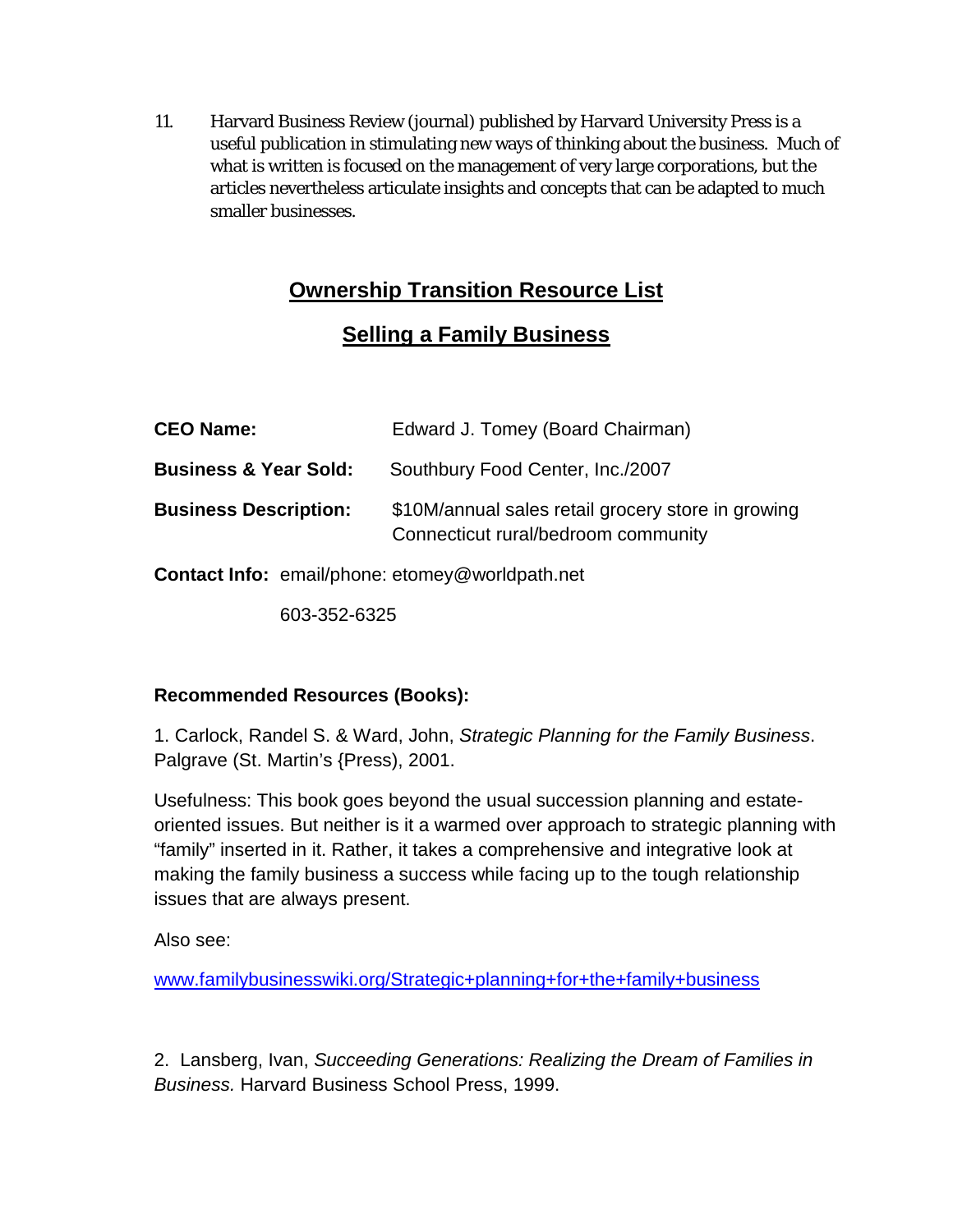Usefulness: This is a very gut-level approach to succession planning for family businesses. Lansberg pulls no punches and skips no important topics. The chapters on "the family dream" are unique and helpful.

Also see:

gbr.pepperdine.edu/012/family.html

3. Fleming, Quentin J., *Keep the Family Baggage Out of the Family Business.* Fireside (Simon & Schuster), 2000.

Usefulness: Whew! Fleming's "Seven Deadly Sins" force the reader to come faceto-face with all the mistakes families can make when running a business together! Helpful guidelines.

Also see:

www.familybaggage.com/

4. Yegge, Wilbur M., *A Basic Guide for Valuing a Company, 2nd Ed.* Wiley & Sons, 2001.

Usefulness: A helpful step-by-step process for the novice who needs to put a dollar amount on a hard-to-assess small to medium sized business. A bit wordy, but *not* one of those hard-to-follow arcane manuals.

## **Lawyers & Accountants/Brokers**

1. Attorneys: Yamin & Grant, LLC, 83 Bank Street, Waterbury, CT 06702. Email/telephone: [jyamin@yamingrant.com](mailto:jyamin@yamingrant.com)

203-574-5175

2. Accountants/Brokers: Zackin Zimyeski Sullivan CPA LLC, One Exchange Place, Waterbury, CT 06702. Email/telephone:

[keith@zzscpa.com](mailto:keith@zzscpa.com) 203- 753-2200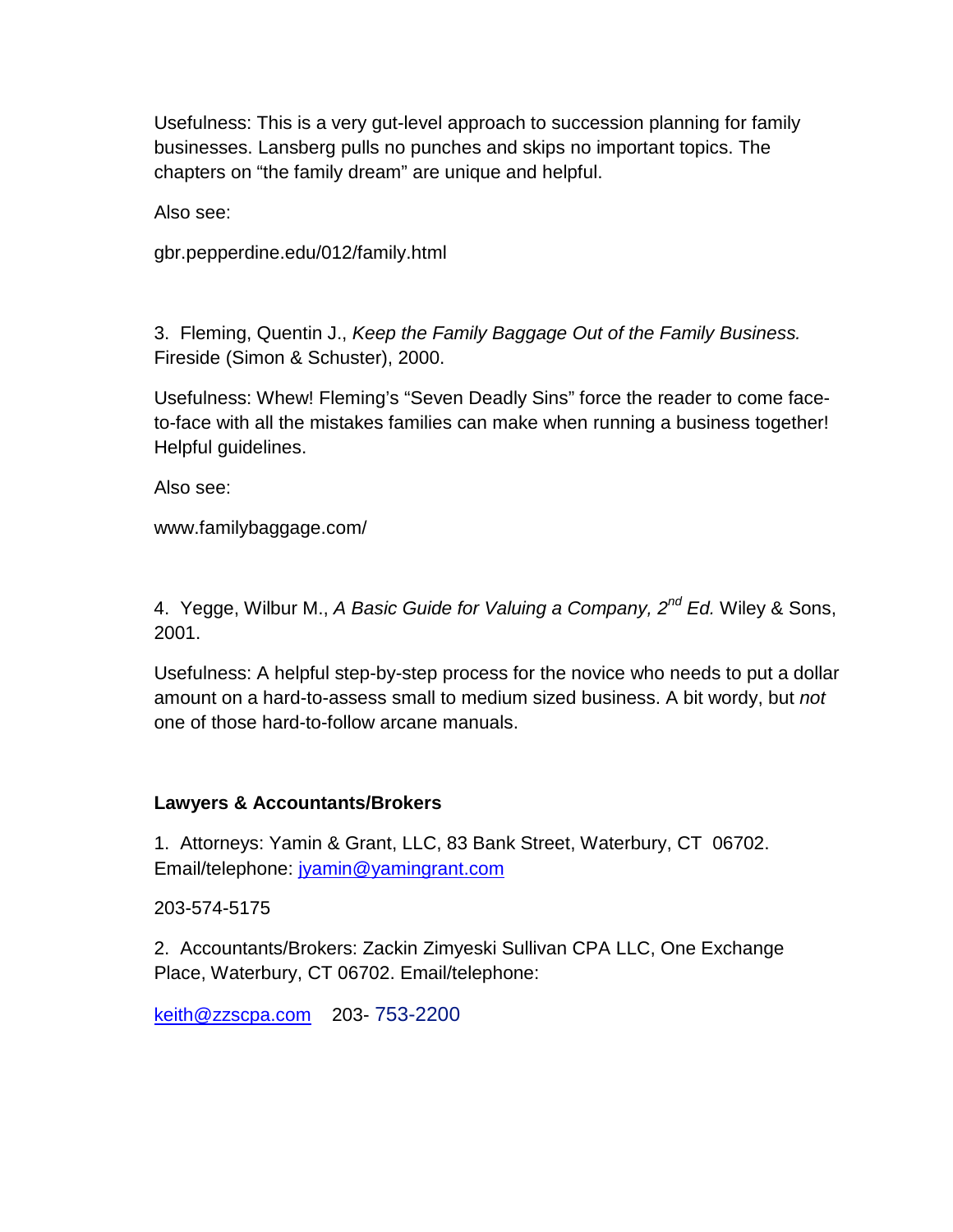# **Ownership Transition Resource List**

| <b>CEO</b> Name:                      | <b>Mark Godfrey</b>                                                                                |
|---------------------------------------|----------------------------------------------------------------------------------------------------|
| <b>Business &amp; Year Sold:</b>      | Felton Brush Inc., Sold 49% to ESOP in 2004, In the<br>process of transferring 10-20% to new CEO   |
| <b>Business Description:</b>          | Manufacture technical assemblies for sealing,<br>transporting, and surface finishing. 70 employees |
| <b>Contact Info:</b><br>(email/phone) | mgodfrey@feltonbrush.com, 603-425-0201                                                             |

#### **Recommended Resources:**

| <b>Books/Articles</b> | NCEO.org-The NCEO is an excellent resource for information<br>about employee ownership |
|-----------------------|----------------------------------------------------------------------------------------|
|                       | <b>ESOP Association is an excellent resource for conferences on</b><br>ESOP's          |

### Advisors

**John Bletzer** at Caron & Bletzer LLC, [jbletzer@caronbletzer.com.](mailto:jbletzer@caronbletzer.com.) Phone- 603-642-4862

John has a lot of experience with accounting for ESOP's. I would definitely suggest using an accountant who is familiar with ESOP's.

**Alan Reische** at Sheehan, Phinney, Bass, & Green, [areische@sheehan.com](mailto:areische@sheehan.com) Phone 603-627-8225.

In 1980, Alan helped the four Executive Managers of Felton buy the company from Emhart Corporation. The transaction became one of the first leveraged buyouts in NH, so without Alan's expertise the deal probably would not have happened. Since that time, Alan has been an integral member of the Board of Directors and has helped the company with several acquisitions and divestitures. He is recognized as one of the best corporate attorneys in New England and I feel Felton has benefited greatly from our association with him.

James Hillman at Mellon [Hillman.jk@mellon.com](mailto:Hillman.jk@mellon.com) phone 617-722-7387

James and his people at Mellon have done an excellent job at handling the proceeds for my dad from the sale of his stock to the employees.